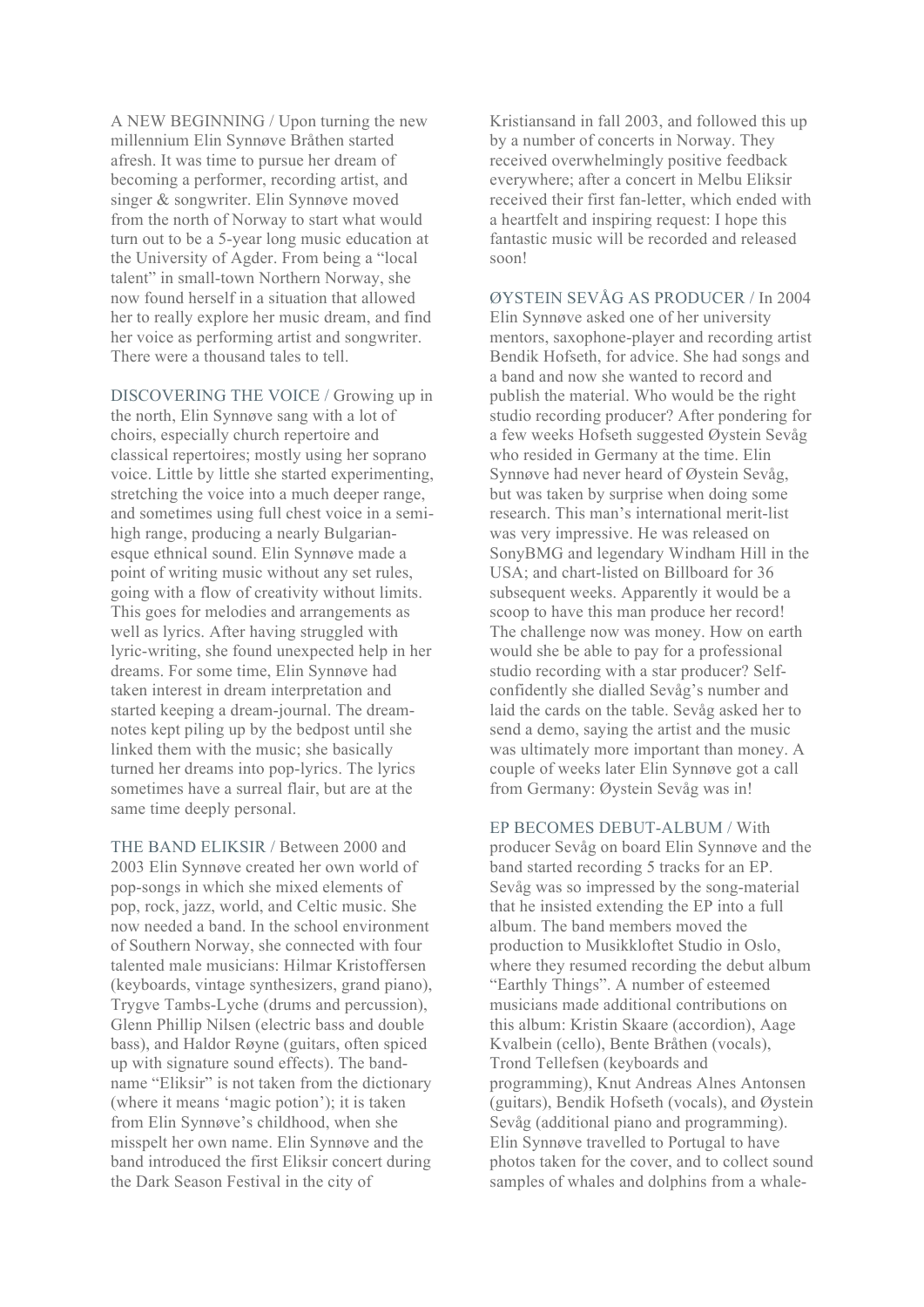watching base on the Acores; the animal sounds are used as sound-design on one of the tracks. "Earthly Things" was released 7 May 2007 on the producer's label: Siddhartha Records. Distributor in Norway was SonyBMG, and thereafter Musikkoperatørene. (The album is available online on iTunes, Amazon, Spotify, and other online music outlets. ) The release concert in Oslo took place in front of an enthusiastic audience with high expectations. A music journalist wrote the following in his review: *"Earthly Things" is a strong album with 10 great songs that leave you painting mental pictures; it conveys the feelings of sorrow, longing and pain, but also joy and comfort. I believe many people far beyond Norway's borders will find this music both exotic and exciting."*

Elin Synnøve's music has been likened to artists like Genesis, Peter Gabriel, Kate Bush, Sting, Roxy Music, Radka Toneff, Mari Boine, Renaissance, Tori Amos, The Corrs, Clannad, Enya, Bel Canto, October Project, Mary Black, Keane, Sarah Fimm, Jethro Tull, Pink Floyd, Joni Mitchell, Loreena McKennitt, just to mention a few points of reference.

EARTHLY THINGS GOING ABROAD In 2007 and 2008 Elin Synnøve Bråthen presented the debut album at the music trades MIDEM in Cannes and POPKOMM in Berlin. Her newly established music contacts shook their heads upon the artist "representing herself" at professional music business trades; at the same time, they were intrigued by the daredevil-mindedness and perhaps a little bit charmed by a certain "Norwegian naivety"? Whatever the reason, Elin Synnøve enjoyed some hectic days in the European big cities, because a lot of people wanted to meet "Eliksir, the voice of the Arctic north", who seemed so exotic to some of them that they hardly raised the eyebrow when she told them (as a joke!) she was brought up by wolves and had no language until she was 13… Meeting the world's music business has given positive exposure, single track licensing and airplay in a number of countries, primarily the UK and Ireland, but also Southeast Asia, Germany, the USA, France, the Netherlands, Portugal and Spain. The track "Fairytale" is released on the compilation "Simply The Finest Vol. 2" in Hong Kong , and in December 2009 the radio edit of the track

"Harbour Song" was included on German release "Soundtrip Norway" alongside Vamp, Mari Boine and other famous Norwegian artists. This year title song "Earthly Things" appears on another German compilation containing international female artists, "Uncompressed World Vol. II". An American licenser and promoter has encouraged Elin Synnøve to get in touch with the movie industry, as he believes her voice is perfect for soundtracks.

AWARD AND CHART LISTING IN THE UK / Elin Synnøve was nominated for Best International Artist with the track "Harbour Song", and she won the EMA UK award Best Video for the track & video "Fairytale" – a low budget video that the Exposure Music Awards jury fell in love with because, according to the jurors, there was a certain "Twin Peaks quality" about it. The footage for the video (directed and cut by Harald Sandø) was filmed on locations in Oslo: Røa, Uranienborg Church and in the director's bathtub… Following up the EMA, Elin Synnøve Bråthen was guest at SKY TV (Birmingham), where the video-show Cuetracks aired the video for three subsequent months alongside Coldplay, Katy Perry, and other world-renowned artists. The exile London-paper "The Irish World" used all superlatives available in its review of the debut album: *"stunning debut"; "… an altogether ground-breaking album"; "spectacular"; "… so beautifully and sensually sung that words simply cannot describe the experience that awaits the fortunate listener. There is certainly a great creative intelligence at work here throughout this album - wherever it hails from - and the listening experience simply gets richer and more absorbing with every play. An amazingly talented Composer / Singer / Songwriter, herself hauntingly beautiful with such an incredible voice, she can most certainly take her place among the top contemporary female artists of today."*

The track "Feel It" is included on two different compilations in the UK, and a trance remix (by Alien in Transit) is released on "Poolside Anthems Vol. 2" in the UK. This version was "pick of the week" on the radio, and reached spot 14 on the UK House Chart.

ELIN SYNNØVE BRÅTHEN AND OTHER PROJECTS / Previously, Elin Synnøve has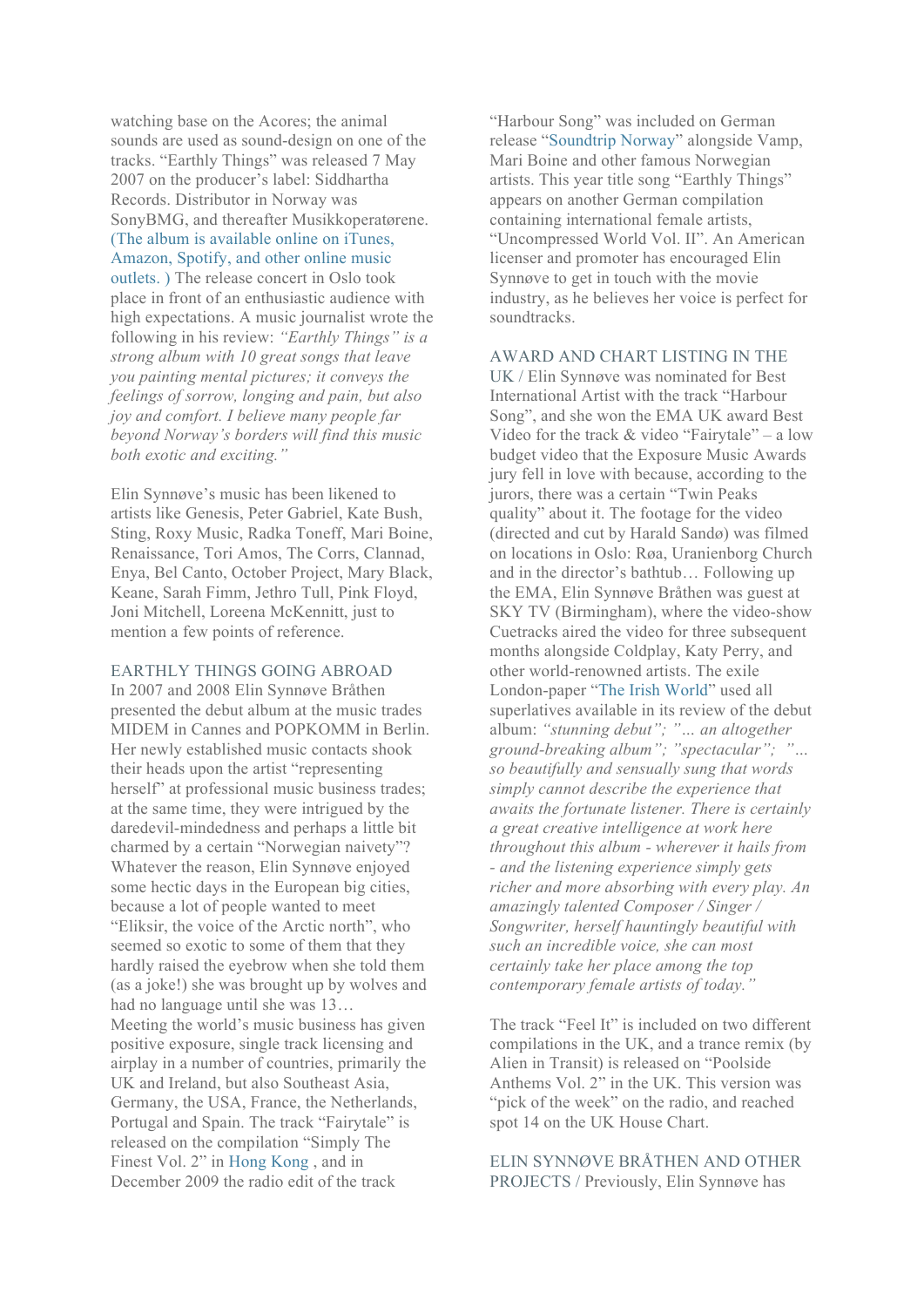been sort of a musical chameleon. The list of various concert collaborations and recordings is long and versatile. Without any classical training she has been a soprano soloist with a baroque ensemble performing Händel's "Messiah". She has performed with artists like Mari Boine, One People, and Karen Jo Fields at the world concert "Wiping the Tears". In the very north of Norway Elin Synnøve delivered the opening number for the festival "Riddu Riddu", she performed an improvisation concert with rock musicians in the City of Tromsø; she has visited jazz-club scenes with jazz versions of her own material; she has done guest vocals with big bands and solo parts with a number of different choirs. On several occasions she performed in Øystein Sevåg's band with musicians like Bendik Hofseth, Paolo Vinaccia, Lakki Patey, Rune Arnesen, Audun Erlien, Audun Kleive and others. Among recent recordings, Elin Synnøve Bråthen contributes on Øystein Sevåg's "Caravan" and jazz saxophone-player Petter Wettre's "Hallmark Moments". She has performed with the band "Rebels" (Irish traditional music), and appeared live on Irish radio with Gaelic songs after having been spotted singing in an Irish pub long after closing hours…

THE ANCHOR AND THE DREAM – WITH MEN'S CHOIR, MANDARIN SONG, AND FOUR VIDEOS / Fall 2008 throughout 2009 was a creative working period for Elin Synnøve. She wrote about 20 new songs at the same time as she started a doctorate research project within popular music performance (at the University of Agder). Most of 2010 has been dedicated to recording and releasing the album "The Anchor and the Dream", this time with Øystein Sevåg as recording producer. The recording has taken place at Musikkloftet (with Vidar Lunden) and Fersk Lyd in Oslo, final production – mix and mastering – is done by Giert Clausen in collaboration with Elin Synnøve. This somewhat extraordinary popalbum includes 12 tracks and 4 music videos, including a track sung in Mandarin, a task that eventually brought in a Chinese language coach. A label manager and friend from Hong Kong, returned the tape twice tagged with the following remark: *"You sing like an angel, but I don't understand a word of what you are saying."*

Another "oddity" on this pop album is men's choir, male singers from the Oslo choir Gli Scapoli. This adds a special flavour to this production, along with guest musicians such as Øystein Sevåg (piano), Åshild Watne (lyre and Norwegian folk harp), and Gisle Torvik (guitar). Four music videos were filmed for this album on locations in Ireland (Carraroe in Connemara and Dublin). Elin Synnøve brought a crew over from Norway: the fantastic cameraman Nils Petter Lotherington, the exceptionally creative stylist Cårejånni Enderud, assisting producer Sevåg and photographer Astrid Lunke. The Irish actor Seamus Hughes is co-acting with Elin Synnøve in two of the videos. The visuals are cut by Erland Edenholm and sound finish is by Giert Clausen. "The Anchor and the Dream" is released on the label Curling Legs, distributed by Musikkoperatørene and Phonofile, and promoted by Atle Bøckmann and Glenn Larsen (Kult AS, now Indianer AS). Album design is by Øivind Madsen. The album is available on iTunes.

TIME TO CROSS – LAUNCHED WITH A CONTROVERSIAL SHORT MOVIE / The 2012 single "Time to Cross" was recorded with the band musicians at Musikkloftet Studio at Skaugum in Asker outside Oslo. The melodious and catchy song is about letting go of things that hold you back, and moving on in life. Sometimes this involves stepping out of the comfort zone, challenging yourself, breaking out of conformities and daring to face fears. Elin Synnøve decided to work with PR & production company Komodo when promoting this single, and the unanimous opinion was to give the song an extraordinary music video. After its premiere, the music business described it as a short movie, packed with scenes depicting different layers of the song's core theme, featuring famous Norwegian actors Ingar Helge Gimle and Per Christian Ellefsen, champion body builders, and a nice bundle of extras. The single and the music video was first released on June 6 at Hard Rock Café in Oslo, accompanied by a solo performance by Elin Synnøve. Since its thematic can be interpreted as social critique the video was shown as debate opening at the final day of the Protest Festival in southern Norway. As a result, the production company had to take it off the internet although the viewings hit the roof. The single is still